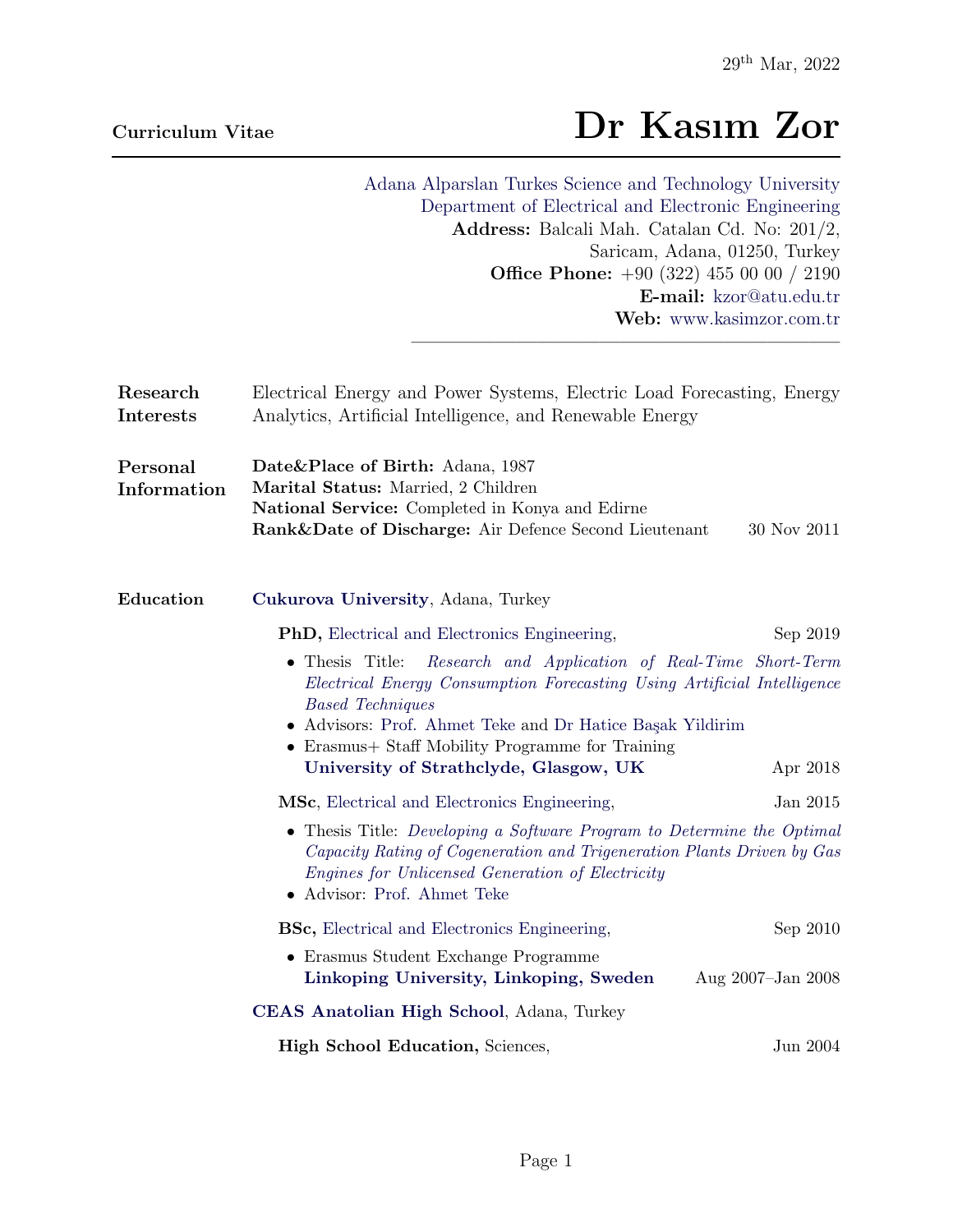| Positions           | <b>Assistant Professor</b><br>Division of Energy and Power Systems,<br>Department of Electrical and Electronic Engineering,<br>Adana Alparslan Turkes Science and Technology University                                                                                            | Jul 2021-Present  |
|---------------------|------------------------------------------------------------------------------------------------------------------------------------------------------------------------------------------------------------------------------------------------------------------------------------|-------------------|
|                     | <b>Research Assistant Dr</b><br>Department of Electrical and Electronic Engineering,<br>Adana Alparslan Turkes Science and Technology University                                                                                                                                   | Sep 2019-Jul 2021 |
|                     | $FDP1$ Research Assistant<br>Department of Electrical and Electronic Engineering,<br>Adana Alparslan Turkes Science and Technology University                                                                                                                                      | Mar 2017–Sep 2019 |
|                     | FDP Research Assistant (Secondment)<br>Department of Electrical and Electronics Engineering,<br>Cukurova University                                                                                                                                                                | Jul 2013-Mar 2017 |
|                     | <b>FDP</b> Research Assistant<br>Department of Electrical and Electronic Engineering,<br>Adana Science and Technology University                                                                                                                                                   | Feb 2013-Jul 2013 |
|                     | <b>Service and Commissioning Engineer</b><br>MTU <sup>2</sup> Onsite Energy South Anatolia Region,<br>MTU Motor Turbine Industry and Trade Inc.,<br>Rolls-Royce Power Systems AG                                                                                                   | Apr 2012–Feb 2013 |
|                     | <b>Electrical Maintenance Engineer</b><br>Sanko Textile Trading Co.,<br>Sanko Group                                                                                                                                                                                                | Jan 2012–Apr 2012 |
|                     | Electrical Engineer (Officer Cadet)<br>Air Defence Artillery Command and Military Engineering Branch,<br>4th Mechanised Infantry Brigade,<br>2nd Corps of the 1st Army,<br>Land Forces Command of Turkish Armed Forces                                                             | Mar 2011-Dec 2011 |
| <b>SCI-Expanded</b> | <b>Publications in</b> 1. Celik, O., Zor, K., Tan, A., and Teke, A. A Novel Gene<br>Expression Programming-Based MPPT Technique for PV Micro-Inverter<br>Applications under Fast-Changing Atmospheric Conditions. Solar Energy.<br>*Under Review                                   |                   |
|                     | 2. Zor, K., Celik, O., Timur, O., and Teke, A. Short-Term<br>Building Electrical Energy Consumption Forecasting by Employing Gene<br>Expression Programming and GMDH Networks. <i>Energies</i> , 13(5):1102,<br>2020. DOI: 10.3390/en13051102                                      |                   |
|                     | 3. Teke, A., Zor, K., and Timur, O. A simple methodology for capacity<br>sizing of cogeneration and trigeneration plants in hospitals: A case study<br>for a university hospital. Journal of Renewable and Sustainable Energy,<br>$7(053102):1-15, 2015.$ DOI: $10.1063/1.4930064$ |                   |

<span id="page-1-0"></span><sup>&</sup>lt;sup>1</sup>FDP: Faculty Development Programme

<span id="page-1-1"></span><sup>2</sup>MTU: Motoren und Turbinen Union GmbH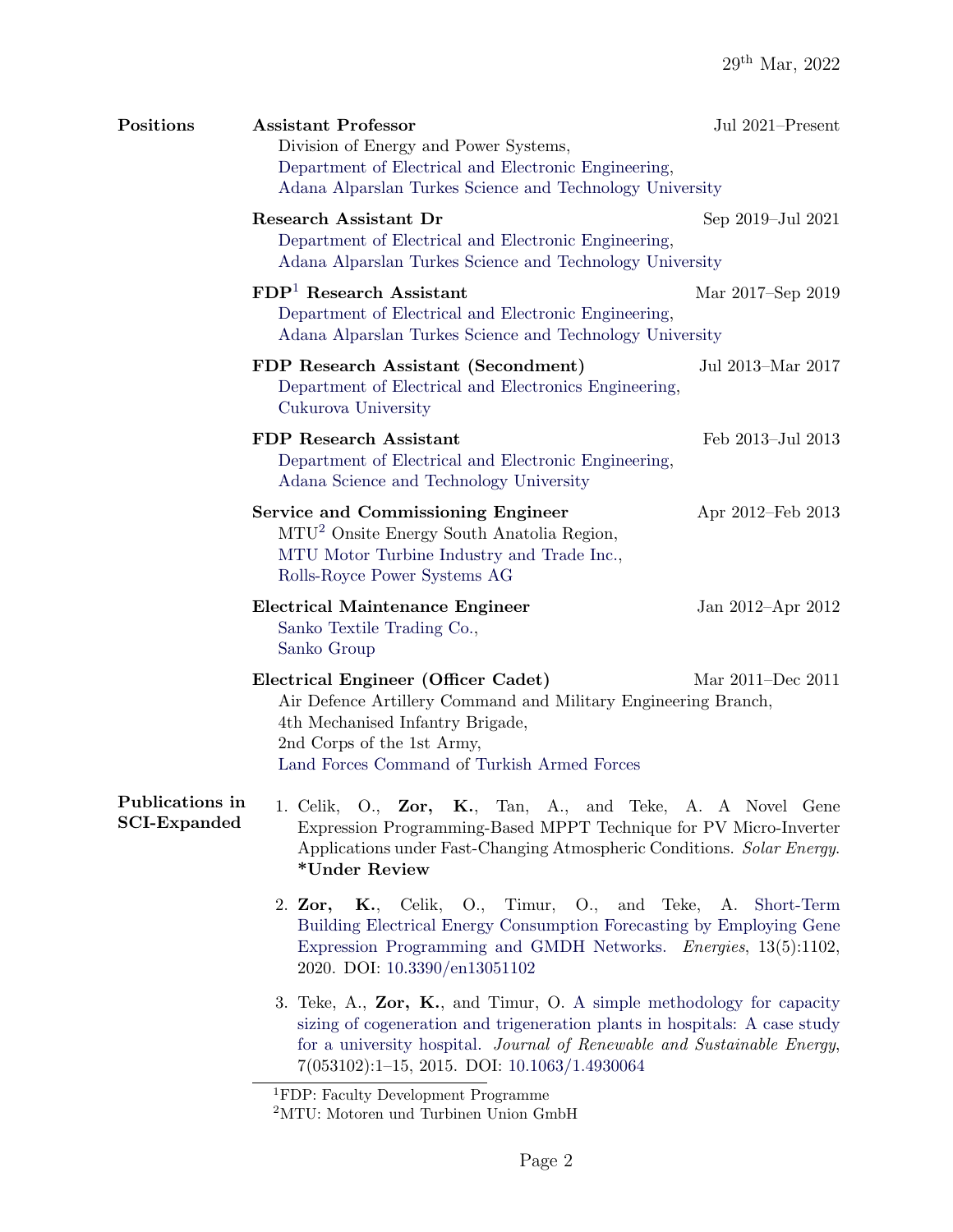| Publications in | 1. Timur, O., Zor, K., Celik, O., Teke, A., and Ibrikci, T. Application |  |
|-----------------|-------------------------------------------------------------------------|--|
| <b>ESCI</b> and | of Statistical and Artificial Intelligence Techniques for Medium-Term   |  |
| <b>Scopus</b>   | Electrical Energy Forecasting: A Case Study for a Regional Hospital.    |  |
|                 | Journal of Sustainable Development of Energy, Water and Environment     |  |
|                 | <i>Systems</i> , 8:520-536, 2020. DOI: 10.13044/j.sdewes.d7.0306        |  |

- Book Chapters 1. Zor, K. and Celik, O. An Application of Different Approaches to Missing Data for Electric Load Forecasting by Using an Advanced Gene Expression Programming Algorithm. [Advances in Engineering Research,](https://novapublishers.com/shop/advances-in-engineering-research-volume-44/) Nova Science Publishers, New York, 44:223–240, 2021. ISBN: 978-1- 53619-950-5
- International **Conference** Publications 1. Zor, K. and Bulus, K. A Benchmark of GRU and LSTM Networks for Short-Term Electric Load Forecasting. [2021 International Conference on](http://iiict.uob.edu.bh/3ict21/) [Innovation and Intelligence for Informatics, Computing, and Technologies](http://iiict.uob.edu.bh/3ict21/) [\(3ICT2021\)](http://iiict.uob.edu.bh/3ict21/), Sep 29–30, 2021. DOI: [10.1109/3ICT53449.2021.9581373](https://doi.org/10.1109/3ICT53449.2021.9581373) (Zallaq, Bahrain)
	- 2. Zor, K. and Celik, O. [Short-Term Nonindustrial Reactive Power](https://www.researchgate.net/publication/355470563_SHORT-TERM_NONINDUSTRIAL_REACTIVE_POWER_FORECASTING) [Forecasting.](https://www.researchgate.net/publication/355470563_SHORT-TERM_NONINDUSTRIAL_REACTIVE_POWER_FORECASTING) [17th International Conference of Young Scientists on Energy](http://cyseni.com) [and Natural Sciences Issues \(CYSENI2021\)](http://cyseni.com), (ISSN: 1822-7554):478–487, Mar 24–28, 2021. (Kaunas, Lithuania)
	- 3. Celik, O. and Zor, K. Effects of MPPT Parameters on the Performance of Photovoltaic Inverters. [17th International Conference of Young Scientists](http://cyseni.com) [on Energy and Natural Sciences Issues \(CYSENI2021\)](http://cyseni.com), (ISSN: 1822- 7554):72–81, Mar 24–28, 2021. (Kaunas, Lithuania)
	- 4. Cetin Tas, I. and Zor, K. A Prediction of Building Electrical Energy Demand by Using ANN and SVM. [17th International Conference of Young](http://cyseni.com) [Scientists on Energy and Natural Sciences Issues \(CYSENI2021\)](http://cyseni.com), (ISSN: 1822-7554):381–389, Mar 24–28, 2021. (Kaunas, Lithuania)
	- 5. Zor, K., Timur, O., Celik, O., Yildirim, H. B., and Teke, A. [Very](http://25qt511nswfi49iayd31ch80-wpengine.netdna-ssl.com/wp-content/uploads/papers/ecsee2018/ECSEE2018_39266.pdf) [Short-Term Electrical Energy Consumption Forecasting of a Household](http://25qt511nswfi49iayd31ch80-wpengine.netdna-ssl.com/wp-content/uploads/papers/ecsee2018/ECSEE2018_39266.pdf) [for the Integration of Smart Grids.](http://25qt511nswfi49iayd31ch80-wpengine.netdna-ssl.com/wp-content/uploads/papers/ecsee2018/ECSEE2018_39266.pdf) [Official Conference Proceedings of the](https://ecsee.iafor.org) [European Conference on Sustainability, Energy & the Environment 2018](https://ecsee.iafor.org) [\(ECSEE2018\)](https://ecsee.iafor.org), (ISSN: 2188-1146):1–14, Jul 6–7, 2018. (Brighton, UK)
	- 6. Celik, O., Tan, A., Zor, K., and Teke, A. [Optimal Design and Analysis of](http://25qt511nswfi49iayd31ch80-wpengine.netdna-ssl.com/wp-content/uploads/papers/ecsee2018/ECSEE2018_41431.pdf) [Single-Stage Flyback PV Micro-Inverter.](http://25qt511nswfi49iayd31ch80-wpengine.netdna-ssl.com/wp-content/uploads/papers/ecsee2018/ECSEE2018_41431.pdf) [Official Conference Proceedings](https://ecsee.iafor.org) [of the European Conference on Sustainability, Energy & the Environment](https://ecsee.iafor.org) [2018 \(ECSEE2018\)](https://ecsee.iafor.org), (ISSN: 2188-1146):103–115, Jul 6–7, 2018. (Brighton, UK)
	- 7. Timur, O., Zor, K., Celik, O., and Teke, A. Very Short-Term Internet of Things Based Forecasting of Air Conditioning Loads: A Case Study for a Server Room in a Hospital. [Proceedings of the 2nd](http://www.ictacse.com/index.php/en/) [International Conference on Theoretical and Applied Computer Science](http://www.ictacse.com/index.php/en/) [and Engineering \(ICTACSE2018\)](http://www.ictacse.com/index.php/en/), (ISBN:978-605-9546-12-6):22–25, Jun 29–30, 2018. (Istanbul, Turkey)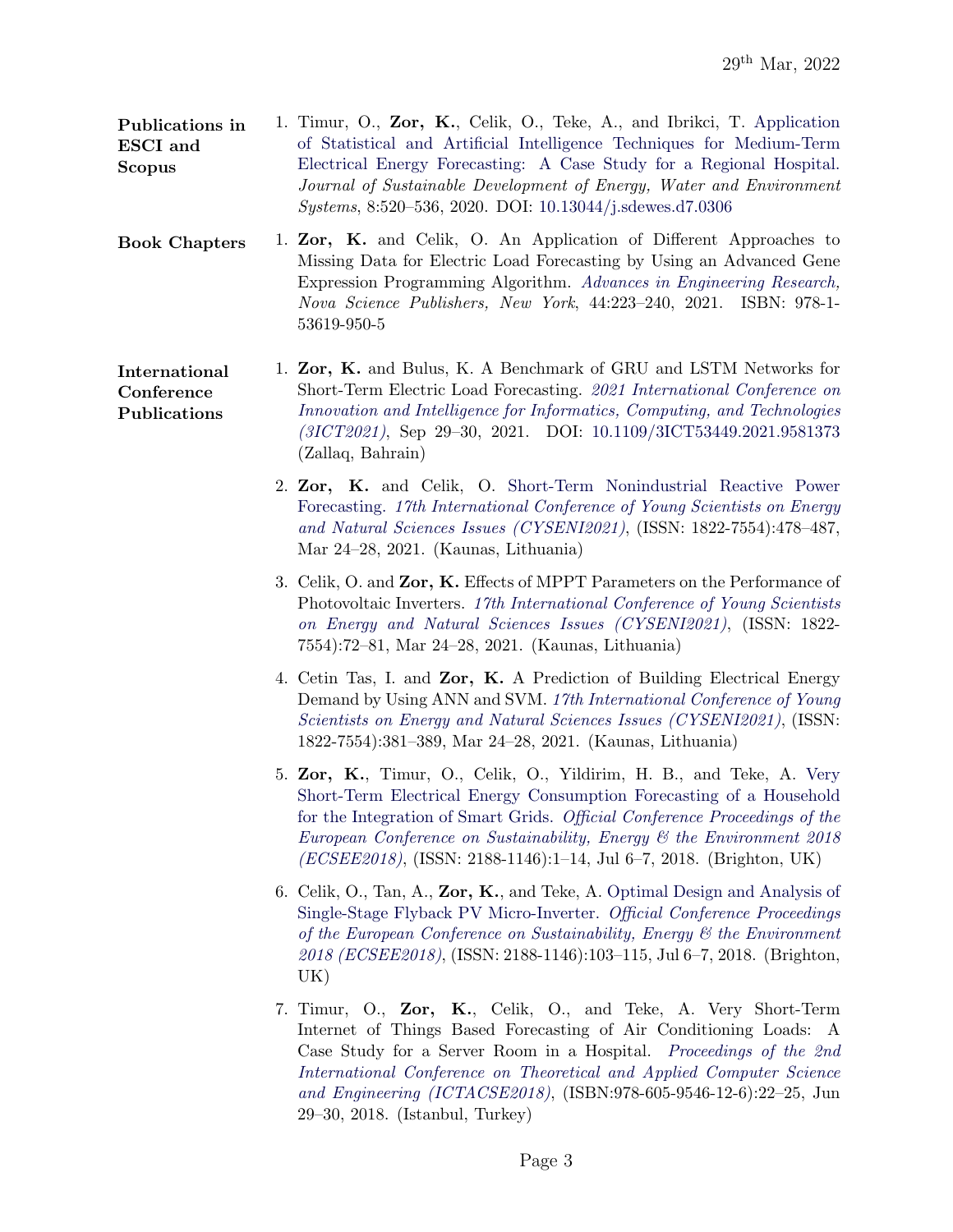- 8. Timur, O., Zor, K., Celik, O., and Teke, A. Development of an Intelligent Energy Measurement Device for Buildings. [Proceedings of the 2nd](http://www.ictacse.com/index.php/en/) [International Conference on Theoretical and Applied Computer Science](http://www.ictacse.com/index.php/en/) [and Engineering \(ICTACSE2018\)](http://www.ictacse.com/index.php/en/), (ISBN:978-605-9546-12-6):16–21, Jun 29–30, 2018. (Istanbul, Turkey) \*Best Paper Award
- 9. Zor, K., Celik, O., Timur, O., Yildirim, H. B., and Teke, A. [Simple Approaches to Missing Data for Energy Forecasting Applications.](https://www.researchgate.net/publication/325181817_Simple_Approaches_to_Missing_Data_for_Energy_Forecasting_Applications) [Proceedings of the 16th International Conference on Clean Energy](http://icce2018.emu.edu.tr/en)  $(ICCE2018)$ ,  $(FORC-03):1-4$ , May 9-11, 2018.  $(Gazimağusa, Turkish)$ Republic of Northern Cyprus)
- 10. Zor, K., Timur, O., Celik, O., Yildirim, H. B., and Teke, A. [Interpretation of Error Calculation Methods in the Context of](https://www.researchgate.net/publication/320310871_Interpretation_of_Error_Calculation_Methods_in_the_Context_of_Energy_Forecasting) [Energy Forecasting.](https://www.researchgate.net/publication/320310871_Interpretation_of_Error_Calculation_Methods_in_the_Context_of_Energy_Forecasting) [Digital Proceedings of the 12th Conference on](http://www.dubrovnik2017.sdewes.org) [Sustainable Development of Energy, Water and Environment Systems](http://www.dubrovnik2017.sdewes.org) [\(SDEWES2017\)](http://www.dubrovnik2017.sdewes.org), (0722):1–9, Oct 4–8, 2017. (Dubrovnik, Croatia)
- 11. Timur, O., Zor, K., Celik, O., Yildirim, H. B., and Teke, A. Design and Implementation of Smart Energy Measurement Plug in Smart Buildings. [Digital Proceedings of the 12th Conference on Sustainable Development of](http://www.dubrovnik2017.sdewes.org) [Energy, Water and Environment Systems \(SDEWES2017\)](http://www.dubrovnik2017.sdewes.org), (0732):1–12, Oct 4–8, 2017. (Dubrovnik, Croatia)
- 12. Celik, O., Tan, A., Zor, K., Timur, O., Yildirim, H. B., and Teke, A. Comparative Investigation of Single-Stage and Multi-Stage Grid-Tie Micro-Inverters. [Digital Proceedings of the 12th Conference on](http://www.dubrovnik2017.sdewes.org) [Sustainable Development of Energy, Water and Environment Systems](http://www.dubrovnik2017.sdewes.org) [\(SDEWES2017\)](http://www.dubrovnik2017.sdewes.org), (0735):1–6, Oct 4–8, 2017. (Dubrovnik, Croatia)
- 13. Zor, K., Timur, O., and Teke, A. A State-of-the-Art Review of Artificial Intelligence Techniques for Short-Term Electric Load Forecasting. [Proceedings of the 6th International Youth Conference on Energy](http://www.iyce-conf.org) [\(IYCE2017\)](http://www.iyce-conf.org), 1–6, Jun 21–24, 2017. DOI: [10.1109/IYCE.2017.8003734](https://doi.org/10.1109/IYCE.2017.8003734) (Budapest, Hungary)
- 14. Zor, K., Celik, O., and Teke, A. [Techno-Economic Analysis of a](http://papers.iafor.org/wp-content/uploads/papers/ecsee2016/ECSEE2016_26456.pdf) [Grid-Connected Hybrid Biogas/Photovoltaic Power Generation System](http://papers.iafor.org/wp-content/uploads/papers/ecsee2016/ECSEE2016_26456.pdf) [in the Mediterranean Region.](http://papers.iafor.org/wp-content/uploads/papers/ecsee2016/ECSEE2016_26456.pdf)[Official Conference Proceedings of the](https://ecsee.iafor.org/ecsee2016/) [European Conference on Sustainability, Energy & the Environment 2016](https://ecsee.iafor.org/ecsee2016/) [\(ECSEE2016\)](https://ecsee.iafor.org/ecsee2016/), (ISSN: 2188-1146):1–10, Jul 7–10, 2016. (Brighton, UK)
- 15. Zor, K., Teke, A., and Timur, O. [Developing a Software Program](https://www.researchgate.net/publication/312054399_Developing_a_Software_Program_to_Determine_the_Optimal_Capacity_Rating_of_Gas_Engine_Based_Cogeneration_and_Trigeneration_Plants_for_Unlicensed_Generation_of_Electricity) [to Determine the Optimal Capacity Rating of Gas Engine Based](https://www.researchgate.net/publication/312054399_Developing_a_Software_Program_to_Determine_the_Optimal_Capacity_Rating_of_Gas_Engine_Based_Cogeneration_and_Trigeneration_Plants_for_Unlicensed_Generation_of_Electricity) [Cogeneration and Trigeneration Plants for Unlicensed Generation](https://www.researchgate.net/publication/312054399_Developing_a_Software_Program_to_Determine_the_Optimal_Capacity_Rating_of_Gas_Engine_Based_Cogeneration_and_Trigeneration_Plants_for_Unlicensed_Generation_of_Electricity) [of Electricity.](https://www.researchgate.net/publication/312054399_Developing_a_Software_Program_to_Determine_the_Optimal_Capacity_Rating_of_Gas_Engine_Based_Cogeneration_and_Trigeneration_Plants_for_Unlicensed_Generation_of_Electricity) [Digital Proceedings of the 10th Conference on](http://www.dubrovnik2015.sdewes.org) [Sustainable Development of Energy, Water and Environment Systems](http://www.dubrovnik2015.sdewes.org) [\(SDEWES2015\)](http://www.dubrovnik2015.sdewes.org), (0695):1–12, Sep 27–Oct 2, 2015. (Dubrovnik, Croatia)
- 16. Zor, K. and Teke, A. [Onsite Energy Production with Cogeneration Plants](https://www.researchgate.net/publication/263846847_Onsite_Energy_Production_with_Cogeneration_Plants_Driven_by_Reciprocating_Gas_Engines) [Driven by Reciprocating Gas Engines.](https://www.researchgate.net/publication/263846847_Onsite_Energy_Production_with_Cogeneration_Plants_Driven_by_Reciprocating_Gas_Engines) [Digital Proceedings of the 1st South](http://www.ohrid2014.sdewes.org)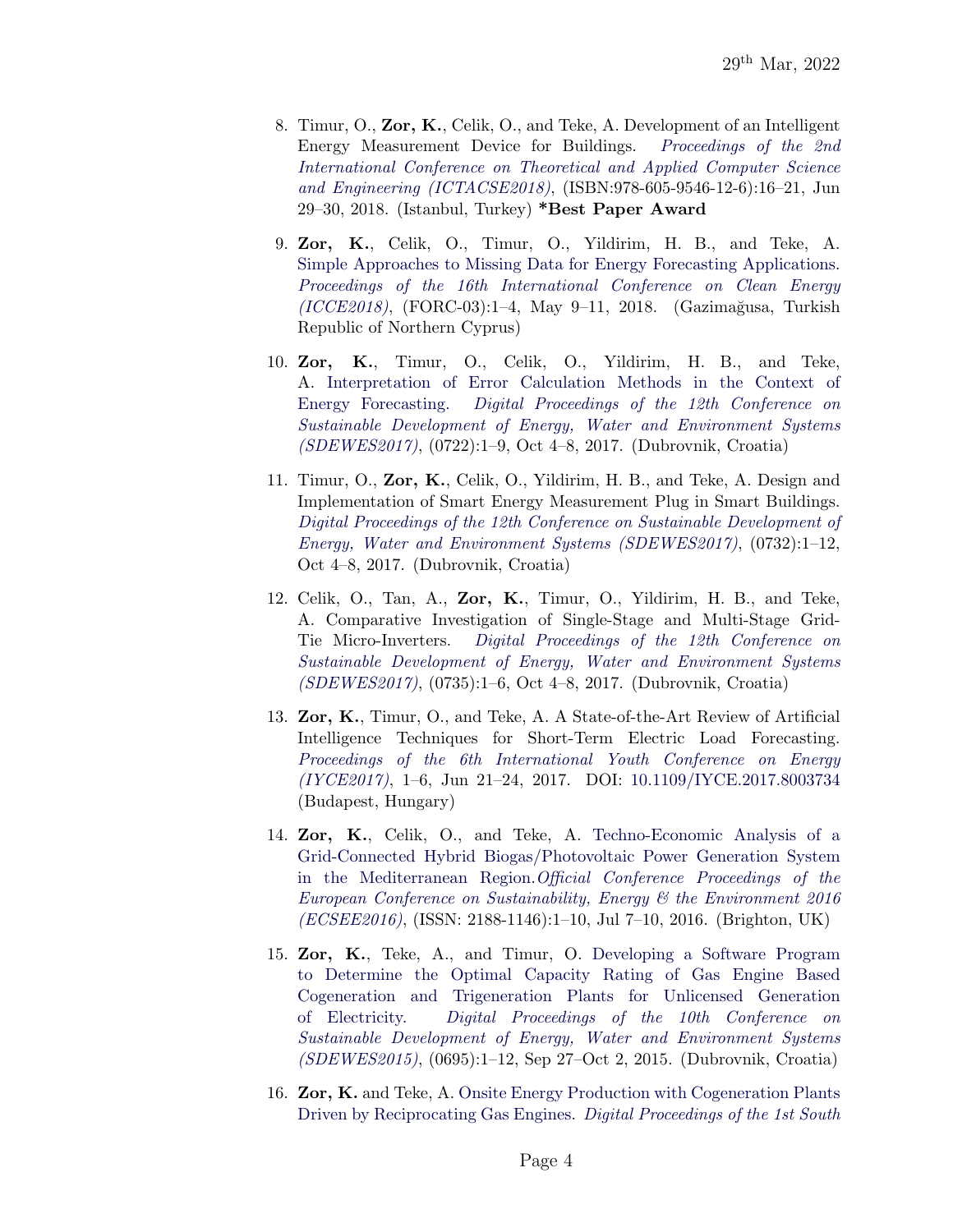| East European Conference on Sustainable Development of Energy, Water |  |
|----------------------------------------------------------------------|--|
| and Environment Systems (SEE SDEWES Ohrid 2014), $(0237):1-9$ , Jun  |  |
| $29$ -Jul 3, 2014. (Ohrid, North Macedonia)                          |  |

- Other Journal Publications 1. Timur, O., Zor, K., Celik, O., and Teke, A. [Enhancement of a Low-](http://dergipark.gov.tr/download/article-file/577284)[Cost Intelligent Device for Improving Energy Efficiency in Buildings.](http://dergipark.gov.tr/download/article-file/577284) [Communications Faculty of Sciences University of Ankara Series A2–A3:](http://dergipark.gov.tr/aupse) [Physical Sciences and Engineering](http://dergipark.gov.tr/aupse), 60(2):103–128, Nov 2018.
	- 2. Teke, A., Timur, O., and Zor, K.. [Calculating Payback Periods](http://dergipark.gov.tr/download/article-file/211206) [for Energy Efficiency Improvement Applications at a University](http://dergipark.gov.tr/download/article-file/211206) [Hospital.](http://dergipark.gov.tr/download/article-file/211206) [Cukurova University Journal of the Faculty of Engineering and](http://dergipark.gov.tr/cukurovaummfd) [Architecture](http://dergipark.gov.tr/cukurovaummfd), 30(1):41–56, Jun 2015.
- **Other** Conference Publications 1. Bulus, K. and Zor, K. A Hybrid Deep Learning Algorithm for Short-Term Electric Load Forecasting. [The 29th IEEE Conference on Signal](https://siu2021.bau.edu.tr/tr/) [Processing and Communications Applications \(SIU2021\)](https://siu2021.bau.edu.tr/tr/), 9–11 Jun 2021. DOI: [10.1109/SIU53274.2021.9477869](https://ieeexplore.ieee.org/document/9477869) (Istanbul, Turkey)
	- 2. Zor, K., Teke, A., Celik, O., and Latran, M. B. [Turkiye'de Gaz Motorlu](https://www.researchgate.net/publication/309859143_Turkiye%27de_Gaz_Motorlu_Kojenerasyon_ve_Trijenerasyon_Santralleri_ile_Elektrik_Enerjisi_Uretimi) [Kojenerasyon ve Trijenerasyon Santralleri ile Elektrik Enerjisi Uretimi.](https://www.researchgate.net/publication/309859143_Turkiye%27de_Gaz_Motorlu_Kojenerasyon_ve_Trijenerasyon_Santralleri_ile_Elektrik_Enerjisi_Uretimi) [IV. Elektrik Tesisat Ulusal Kongre ve Sergisi](http://www.emo.org.tr/etkinlikler/etuk/index.php?etkinlikkod=234), (612):189–195, Oct 21–24, 2015. (Izmir, Turkey)
	- 3. Latran, M. B., Teke, A., and Zor, K. [Akıllı Eviriciler ile](https://www.researchgate.net/profile/Kasim_Zor/publication/309859332_Akilli_Eviriciler_ile_Yenilenebilir_Enerji_Tabanli_Daginik_Uretim_Sistemlerinin_Akilli_Sebekelere_Entegrasyonu/links/586cb3ed08ae8fce4919f1b2/Akilli-Eviriciler-ile-Yenilenebilir-Enerji-Tabanli-Daginik-Ueretim-Sistemlerinin-Akilli-Sebekelere-Entegrasyonu.pdf) Yenilenebilir Enerji Tabanlı Dağınık Üretim Sistemlerinin Akıllı Sebekelere Entegrasyonu. [IV. Elektrik Tesisat Ulusal Kongre ve Sergisi](http://www.emo.org.tr/etkinlikler/etuk/index.php?etkinlikkod=234), (612):246–255, Oct 21–24, 2015. (Izmir, Turkey)
	- 4. Zor, K., Teke, A., and Tümay, M. Biyokütle ve Katı Atıkların Yakıt Olarak Kullanıldı˘gı Gaz Motorlu Kojenerasyon Santralleri ile Yenilenebilir Enerji Üretimi. *[VIII. Yenilenebilir Enerji Kaynakları Sempozyumu](http://www.emo.org.tr/etkinlikler/yeksem/index.php?etkinlikkod=241)* [\(YEKSEM 2015\)](http://www.emo.org.tr/etkinlikler/yeksem/index.php?etkinlikkod=241), (610):91–95, Oct 15–16, 2015. (Adana, Turkey)
	- 5. Zor, K. and Teke, A. [Current Status and Operation Modes](https://www.researchgate.net/publication/312069728_Current_Status_and_Operation_Modes_of_Cogeneration_and_Trigeneration_Plants_Driven_by_Gas_Engines) [of Cogeneration and Trigeneration Plants Driven by Gas Engines.](https://www.researchgate.net/publication/312069728_Current_Status_and_Operation_Modes_of_Cogeneration_and_Trigeneration_Plants_Driven_by_Gas_Engines) Proceedings of the 21st International Energy and Environment Fair and Conference (ICCI 2015), 91–94, May 6–8, 2015. (Istanbul, Turkey)

## Projects International Projects

• PyPSA (Python for Power System Analysis) Project, [PyPSA meets Africa](https://pypsa-meets-africa.readthedocs.io/en/latest/project_structure_and_credits.html) [and PyPSA Earth,](https://pypsa-meets-africa.readthedocs.io/en/latest/project_structure_and_credits.html) Western Asia Coordinator, 2021–Present.

# [TUBITAK](https://www.tubitak.gov.tr/en)[3](#page-4-0) Projects

• Developing a Software to Determine the Optimum Capacity Rating for Unlicensed Electricity Generation in Cogeneration and Trigeneration Power Plants Driven by Gas Engines. TUBITAK 3001 Project, Grant Number: 113E769, Scholar, 14 Month, Project Budget: 36,854.38, 2014–2015.

<span id="page-4-0"></span><sup>&</sup>lt;sup>3</sup>TUBITAK: The Scientific and Technological Research Council of Turkey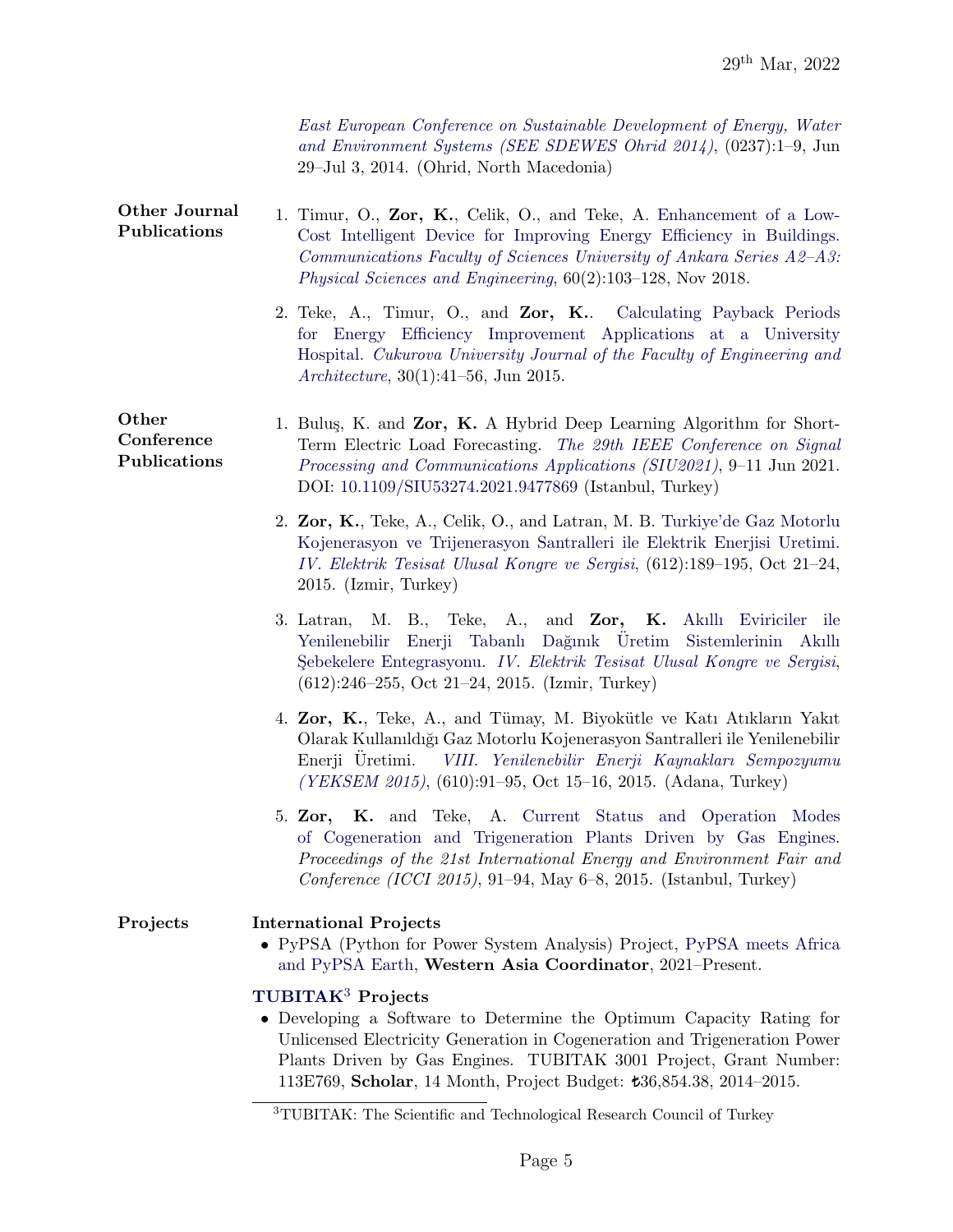# Scientific Research Projects

- Detection of Non-Technical Losses in Electric Distribution System by Using Data Analytics and Machine Learning Methods. Individual Research Project, Adana Alparslan Turkes Science and Technology University, Supervisor, 12 Month, Grant Number: 21103013, Project Budget: 20,000.00, 2021–Present.
- Implementation of Short-Term Reactive Power Forecasting Using Artificial Intelligence-Based Techniques for a Nonindustrial Large Building Complex. Individual Research Project, Adana Alparslan Turkes Science and Technology University, Supervisor, 13 Month, Grant Number: 19103012, Project Budget:  $t25,000.00$ , 2019–2021.
- Electric Demand Prediction: Data Acquisition, Implementation of ANN and User Interface Design. Individual Research Project, Cukurova University, Researcher, 24 Month, Grant Number: FBA-2017-8252, Project Budget: 25,990.07, 2017–2019.
- Very Short-Term Forecasting of a Household Electrical Energy Consumption. Individual Research Project, Cukurova University, Researcher, 12 Month, Grant Number: FBA-2017-9344, Project Budget: 11,999.99, 2017–2018.
- Developing a Software to Determine the Optimum Capacity Rating of Cogeneration and Trigeneration Plants Driven by Gas Engines. Scientific Research Project, Cukurova University, Researcher, 12 Month, Grant Number: FYL-2014-2351, Project Budget: 5,948.01, 2014–2015.

#### Reviews for Journals in SCI-Expanded

- [IET Generation, Transmission & Distribution](http://digital-library.theiet.org/content/journals/iet-gtd)
- [IET Renewable Power Generation](http://digital-library.theiet.org/content/journals/iet-rpg)
- [International Transactions on Electrical Energy Systems](http://onlinelibrary.wiley.com/journal/10.1002/(ISSN)2050-7038)
- [Turkish Journal of Electrical Engineering & Computer Sciences](https://journals.tubitak.gov.tr/elektrik/index.htm)

#### Journals in ESCI and Scopus

- [Advances in Science, Technology and Engineering Systems Journal](https://astesj.com)
- [Bulletin of Electrical Engineering and Informatics](https://beei.org)
- [IET Smart Grid](https://digital-library.theiet.org/content/journals/iet-stg)
- [International Journal of Renewable Energy Research](http://www.ijrer.org)
- [Majlesi Journal of Electrical Engineering](http://mjee.iaumajlesi.ac.ir)
- [Pakistan Journal of Statistics](http://www.pakjs.com)
- [Telkomnika](http://journal.uad.ac.id/index.php/TELKOMNIKA)

## Journals in Other Indices

- [Cukurova University Journal of the Faculty of Engineering](https://dergipark.org.tr/en/pub/cukurovaumfd)
- [International Journal of Applied Math. Electronics and Computers](https://dergipark.org.tr/en/pub/ijamec)
- [Renewables: Wind, Water and Solar](https://jrenewables.springeropen.com)
- Uludağ University Journal of the Faculty of Engineering

| Honours     | Erasmus + Staff Mobility Grant $(\epsilon 1, 538)$   | Apr 2018 |
|-------------|------------------------------------------------------|----------|
| $\&$ Grants | Training Subject: Electric Load Forecasting          |          |
|             | Host: Dr Jethro Browell                              |          |
|             | Department of Electronic and Electrical Engineering, |          |
|             | University of Strathclyde, Glasgow, UK               |          |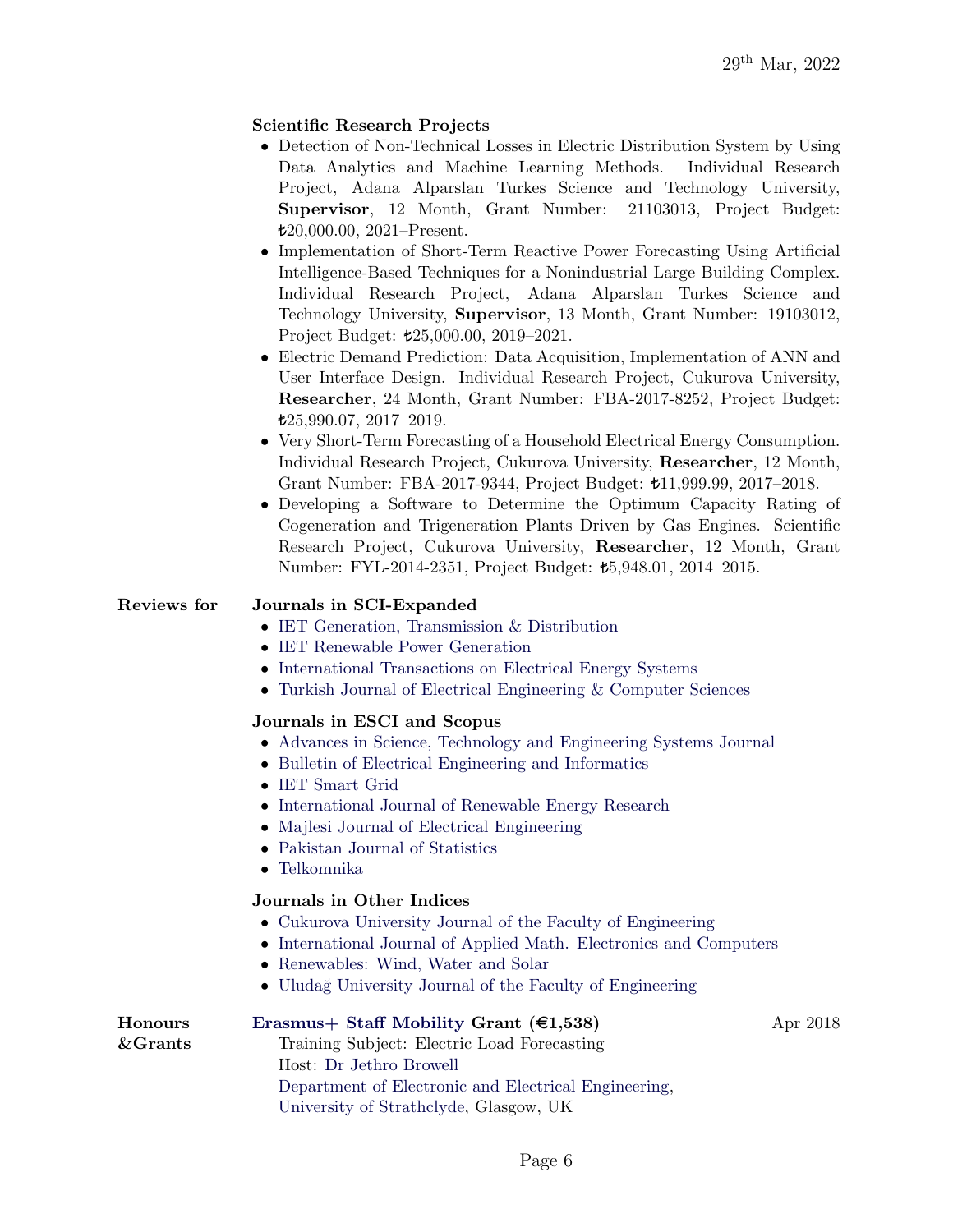| Erasmus Student Exchange Grant $(€3,000)$<br>Department of Electrical Engineering,<br>Linkoping Institute of Technology,<br>Linkoping University, Linkoping, Sweden<br>$\bullet$ UCTEA <sup>4</sup> Chamber of Electrical Engineers, Member, Adana,<br>• Design and Planning of Biogas Systems, $\text{BESTMER}^5$ , Solar Energy Institute | Aug 2007-Jan 2008<br>2010-2021                                |
|---------------------------------------------------------------------------------------------------------------------------------------------------------------------------------------------------------------------------------------------------------------------------------------------------------------------------------------------|---------------------------------------------------------------|
|                                                                                                                                                                                                                                                                                                                                             |                                                               |
|                                                                                                                                                                                                                                                                                                                                             |                                                               |
| of Ege University, 9–11 Apr 2015.<br>• Solar Expert Photovoltaics, $DGS^6$ , 12 Jan 2014.<br>• Managing Responsibility in High Voltage Facilities, Adana Chamber of<br>Electrical Engineers, 2 Jan 2012.                                                                                                                                    |                                                               |
| • English (YDS <sup>7</sup> , 85.00/100, Jun 2021)<br>$\bullet$ German and Swedish                                                                                                                                                                                                                                                          | Native<br>Proficient<br>Elementary                            |
| $\bullet$ C, C++, L <sup>A</sup> T <sub>F</sub> X, MATLAB, Python, R                                                                                                                                                                                                                                                                        | Proficient<br>Excellent                                       |
| 2019-2020 Spring Term<br>• Computer Programming $(C++)$<br>• Electrical Transmission and Distribution<br>• Graduation Project                                                                                                                                                                                                               | <b>Bachelor</b><br>Bachelor<br>Bachelor<br>Bachelor           |
| 2020-2021 Fall Term<br>• Introduction to Computer Programming I $(C++)$                                                                                                                                                                                                                                                                     | Bachelor                                                      |
| 2020-2021 Spring Term<br>• Computer Programming (Python)<br>Data Analytics (R)                                                                                                                                                                                                                                                              | <b>Bachelor</b><br>Bachelor                                   |
| 2021-2022 Fall Term<br>• Engineering Mathematics I (Differential Equations)<br>• Graduation Project I<br>• Special Area Course<br>• Python for Data Science                                                                                                                                                                                 | <b>Bachelor</b><br>Bachelor<br>Bachelor<br>Masters<br>Masters |
|                                                                                                                                                                                                                                                                                                                                             |                                                               |

<span id="page-6-1"></span><span id="page-6-0"></span><sup>4</sup>UCTEA: Union of Chambers of Turkish Engineers and Architects  $^{5}\mbox{BESTMER: Centre for Biomass Energy Systems and Technologies}$  ${}^6\mathrm{DGS}$ : Deutsche Gesellschaft für Sonnenenergie

<span id="page-6-3"></span><span id="page-6-2"></span><sup>7</sup>YDS: Foreign Language Exam